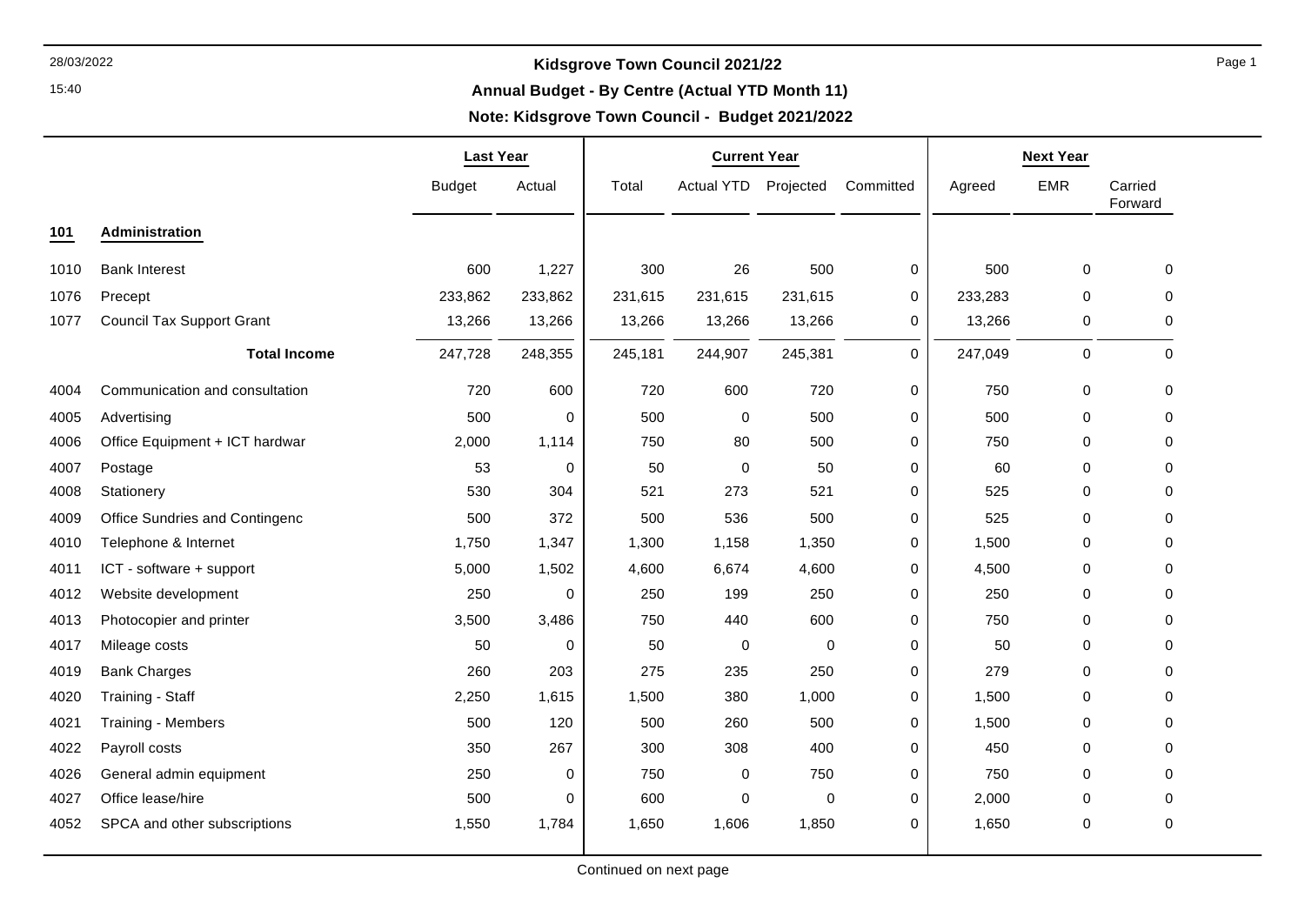15:40

### **Annual Budget - By Centre (Actual YTD Month 11)**

**Note: Kidsgrove Town Council - Budget 2021/2022**

|      |                                       | <b>Last Year</b> |             | <b>Current Year</b> |                   |           |             | <b>Next Year</b> |             |                    |
|------|---------------------------------------|------------------|-------------|---------------------|-------------------|-----------|-------------|------------------|-------------|--------------------|
|      |                                       | <b>Budget</b>    | Actual      | Total               | <b>Actual YTD</b> | Projected | Committed   | Agreed           | <b>EMR</b>  | Carried<br>Forward |
| 4053 | <b>Accountancy Fees inc Rialtas</b>   | 600              | 1,066       | 750                 | 1,004             | 1,004     | $\mathbf 0$ | 1,200            | $\mathbf 0$ | $\mathbf 0$        |
|      | <b>Overhead Expenditure</b>           | 21,113           | 13,779      | 16,316              | 13,753            | 15,345    | $\mathbf 0$ | 19,489           | $\mathbf 0$ | $\mathbf 0$        |
|      | <b>Movement to/(from) Gen Reserve</b> | 226,615          | 234,576     | 228,865             | 231,154           | 230,036   |             | 227,560          |             |                    |
| 102  | <b>Environmental Projects</b>         |                  |             |                     |                   |           |             |                  |             |                    |
| 4029 | Environmental improvement             | 5,500            | 0           | 10,800              | 5,800             | 5,800     | 0           | 0                | 4,000       | 0                  |
| 4030 | Planters and hanging baskets          | 5,000            | 925         | 6,000               | 3,003             | 4,000     | 0           | 3,000            | 2,000       | 0                  |
| 4031 | Parks and Green Spaces                | 1,000            | 0           | 7,500               | 0                 | $\Omega$  | 0           | 7,500            | 7,500       | $\mathbf 0$        |
| 4032 | Footpaths/PROWS                       | 1,000            | 10          | 500                 | 0                 | $\Omega$  | 0           | 500              | $\Omega$    | $\mathbf 0$        |
| 4033 | Bench provision                       | 0                | $\mathbf 0$ | 1,800               | $\mathbf 0$       | 1,800     | $\mathbf 0$ | 3,000            | $\mathbf 0$ | 0                  |
|      | <b>Overhead Expenditure</b>           | 12,500           | 935         | 26,600              | 8,803             | 11,600    | $\Omega$    | 14,000           | 13,500      | $\Omega$           |
| 6001 | plus Transfer from EMR                | 0                | 0           | 0                   | 5,800             | 0         | 0           | 0                | $\Omega$    | 0                  |
| 6000 | less Transfer to EMR                  | 0                | 7,000       | 0                   | 0                 | $\Omega$  | $\Omega$    | $\Omega$         | 0           | $\mathbf 0$        |
|      | <b>Movement to/(from) Gen Reserve</b> | (12,500)         | (7, 934)    | (26, 600)           | (3,003)           | (11,600)  |             | (14,000)         |             |                    |
| 104  | <b>Fixed &amp; Statutory</b>          |                  |             |                     |                   |           |             |                  |             |                    |
| 4025 | <b>Business Rates</b>                 | 8,300            | 8,234       | 8,300               | 8,234             | 8,234     | 0           | 8,300            | $\Omega$    | 0                  |
| 4050 | Audit Fee inc GDPR                    | 2,500            | 2,200       | 2,600               | 1,159             | 2,500     | 0           | 2,700            | $\Omega$    | 0                  |
| 4051 | Insurance                             | 3,600            | 3,604       | 3,650               | 3,481             | 3,481     | 0           | 3,400            | 0           | 0                  |
| 4054 | Professional Advice statutory         | 1,000            | 0           | 750                 | 0                 | 500       | $\mathbf 0$ | 750              | $\Omega$    | $\mathbf 0$        |
| 4055 | Bar licence                           | 260              | 180         | 200                 | 201               | 300       | 0           | 200              | 0           | 0                  |
| 4056 | Legal and Health and Safety           | 4,100            | 4,050       | 4,200               | 4,134             | 4,100     | 0           | 4,200            | 0           | $\mathbf 0$        |
| 4999 | Miscellaneous and unexpected          | 500              | 0           | 500                 | 0                 | 500       | 0           | 500              | 0           | $\mathbf 0$        |
|      | <b>Overhead Expenditure</b>           | 20,260           | 18,267      | 20,200              | 17,209            | 19,615    | $\Omega$    | 20,050           | 0           | 0                  |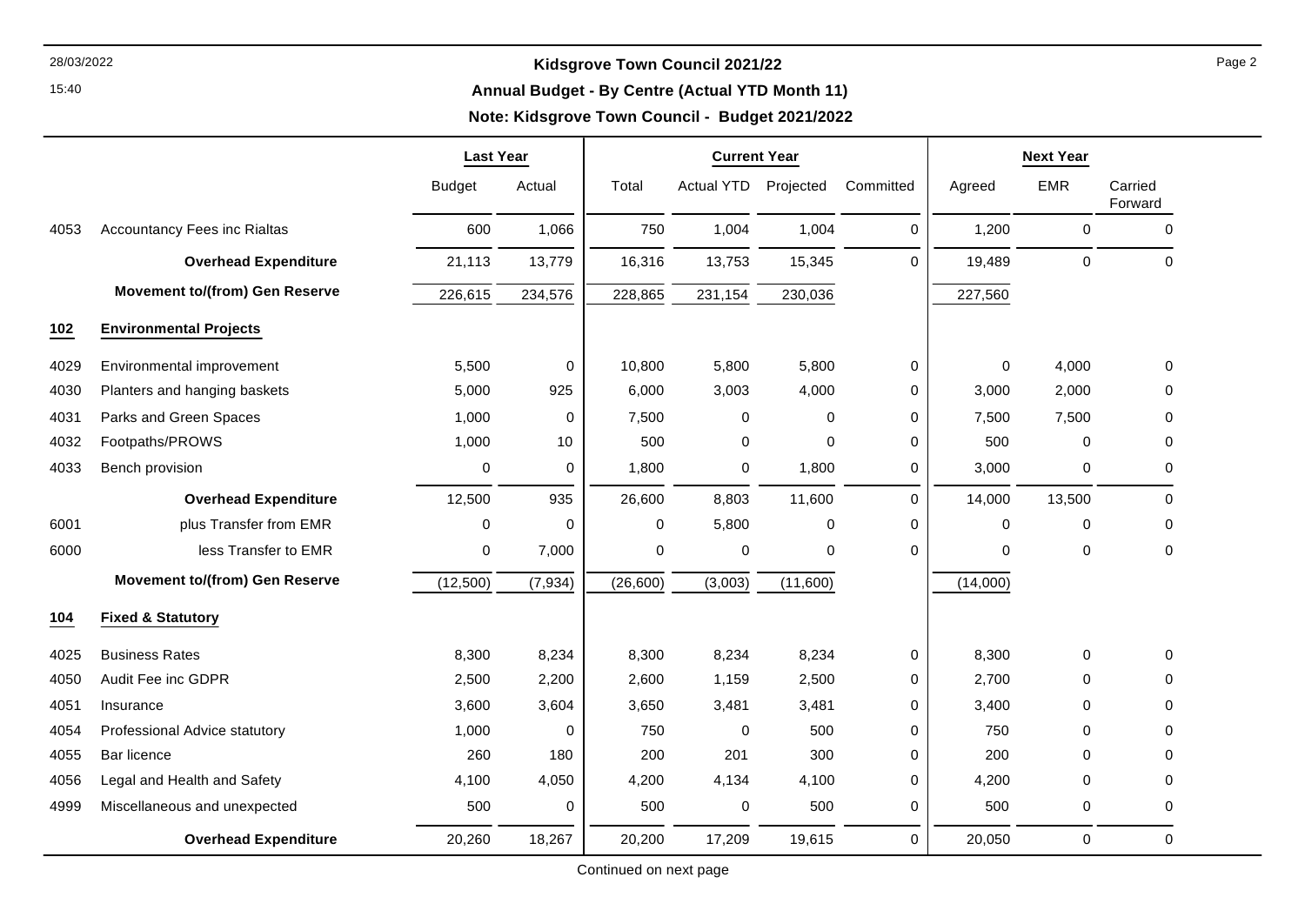15:40

### **Annual Budget - By Centre (Actual YTD Month 11)**

**Note: Kidsgrove Town Council - Budget 2021/2022**

⊤

|      |                                       | <b>Last Year</b> |             | <b>Current Year</b> |             |             | <b>Next Year</b> |             |             |                    |
|------|---------------------------------------|------------------|-------------|---------------------|-------------|-------------|------------------|-------------|-------------|--------------------|
|      |                                       | <b>Budget</b>    | Actual      | Total               | Actual YTD  | Projected   | Committed        | Agreed      | <b>EMR</b>  | Carried<br>Forward |
|      | <b>Movement to/(from) Gen Reserve</b> | (20, 260)        | (18, 267)   | (20, 200)           | (17, 209)   | (19, 615)   |                  | (20, 050)   |             |                    |
| 105  | <b>General projects</b>               |                  |             |                     |             |             |                  |             |             |                    |
| 4063 | Christmas Lights                      | 12,000           | 1,620       | 12,000              | 8,745       | 12,000      | 0                | 4,000       | 6,500       | $\mathbf 0$        |
| 4065 | Telephone Kiosk Renovation            | $\pmb{0}$        | $\mathbf 0$ | 3,000               | 84          | 3,000       | 0                | $\mathbf 0$ | 0           | $\mathbf 0$        |
| 4450 | Telephone Box Upkeep + Mainten        | 3,000            | 0           | $\mathbf 0$         | $\mathbf 0$ | 0           | 0                | 0           | 0           | $\mathbf 0$        |
|      | <b>Overhead Expenditure</b>           | 15,000           | 1,620       | 15,000              | 8,828       | 15,000      | $\Omega$         | 4,000       | 6,500       | $\mathbf 0$        |
| 6001 | plus Transfer from EMR                | 0                | 0           | 0                   | 2,819       | 0           | 0                | 0           | 0           | 0                  |
| 6000 | less Transfer to EMR                  | 0                | 8,500       | $\mathbf 0$         | $\pmb{0}$   | 0           | $\mathbf 0$      | $\mathbf 0$ | 0           | $\mathbf 0$        |
|      | <b>Movement to/(from) Gen Reserve</b> | (15,000)         | (10, 120)   | (15,000)            | (6,010)     | (15,000)    |                  | (4,000)     |             |                    |
| 106  | <b>Staff payroll costs</b>            |                  |             |                     |             |             |                  |             |             |                    |
| 4000 | Salaries                              | 45,000           | 37,131      | 45,000              | 42,126      | 50,000      | 0                | 50,000      | $\mathbf 0$ | 0                  |
| 4001 | <b>HMRC</b>                           | 15,500           | 16,595      | 25,000              | 18,858      | 24,000      | 0                | 25,000      | 0           | 0                  |
| 4002 | <b>Staffordshire Pensions</b>         | 15,000           | 15,784      | 20,000              | 16,003      | 16,000      | $\mathbf 0$      | 20,000      | 0           | $\mathbf 0$        |
| 4003 | Working from Home Allowance           | 0                | 78          | $\mathbf 0$         | $\mathbf 0$ | $\mathbf 0$ | 0                | 0           | 0           | $\mathbf 0$        |
|      | <b>Overhead Expenditure</b>           | 75,500           | 69,588      | 90,000              | 76,987      | 90,000      | $\Omega$         | 95,000      | $\mathbf 0$ | $\mathbf 0$        |
|      | <b>Movement to/(from) Gen Reserve</b> | (75, 500)        | (69, 588)   | (90,000)            | (76, 987)   | (90,000)    |                  | (95,000)    |             |                    |
| 107  | <b>Allotments</b>                     |                  |             |                     |             |             |                  |             |             |                    |
| 1002 | Allotment Income                      | 900              | 888         | 900                 | 983         | 983         | 0                | 1,000       | 0           | $\mathbf 0$        |
|      | <b>Total Income</b>                   | 900              | 888         | 900                 | 983         | 983         | $\Omega$         | 1,000       | $\mathbf 0$ | $\Omega$           |
| 4300 | <b>Allotment Society Subs</b>         | 55               | 55          | 55                  | 55          | 55          | 0                | 60          | 0           | $\mathbf 0$        |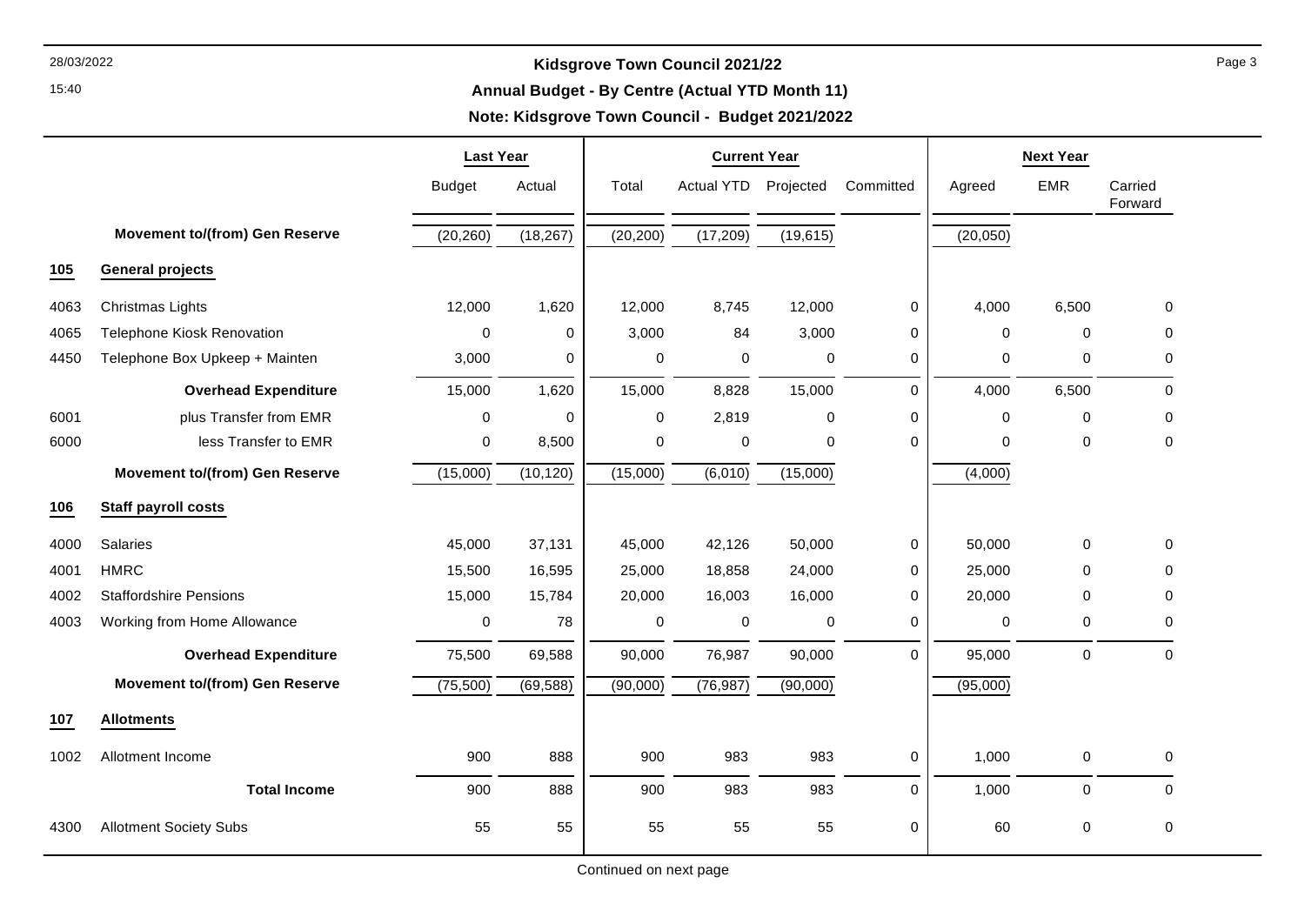**Annual Budget - By Centre (Actual YTD Month 11)**

**Note: Kidsgrove Town Council - Budget 2021/2022**

|      |                                       |               | <b>Last Year</b> |             | <b>Current Year</b> |             |             |             | <b>Next Year</b> |                    |  |
|------|---------------------------------------|---------------|------------------|-------------|---------------------|-------------|-------------|-------------|------------------|--------------------|--|
|      |                                       | <b>Budget</b> | Actual           | Total       | <b>Actual YTD</b>   | Projected   | Committed   | Agreed      | <b>EMR</b>       | Carried<br>Forward |  |
| 4301 | Allotment Legal and prof.             | 3,000         | $\mathbf 0$      | 2,000       | 115                 | 500         | $\mathbf 0$ | 1,000       | 1,500            | $\mathbf 0$        |  |
| 4302 | Allotment waste disposal              | 450           | 768              | 500         | 400                 | 620         | 0           | 600         | 0                | 0                  |  |
| 4303 | Allotment contingency                 | 500           | $\mathbf 0$      | 500         | 0                   | 300         | $\Omega$    | 500         | 0                | 0                  |  |
| 4304 | Allotment maintenance                 | 4,000         | 1,850            | 1,000       | 0                   | 500         | 300         | 1,000       | 0                | 0                  |  |
| 4305 | Crown Bank Expansion                  | 5,000         | 0                | 5,000       | $\mathbf 0$         | $\mathbf 0$ | $\mathbf 0$ | $\mathbf 0$ | 5,000            | 0                  |  |
| 4306 | Crown Bank Fencing                    | 0             | 0                | 12,000      | 0                   | 12,000      | $\Omega$    | $\mathbf 0$ | 0                | 0                  |  |
|      | <b>Overhead Expenditure</b>           | 13,005        | 2,673            | 21,055      | 570                 | 13,975      | 300         | 3,160       | 6,500            | 0                  |  |
|      | 107 Net Income over Expenditure       | $-12,105$     | $-1,785$         | $-20,155$   | 413                 | $-12,992$   | $-300$      | $-2,160$    | $-6,500$         | 0                  |  |
| 6000 | less Transfer to EMR                  | 0             | 7,000            | 0           | $\pmb{0}$           | 0           | $\Omega$    | $\mathbf 0$ | 0                | 0                  |  |
|      | <b>Movement to/(from) Gen Reserve</b> | (12, 105)     | (8,785)          | (20, 155)   | $\overline{413}$    | (12, 992)   |             | (2, 160)    |                  |                    |  |
| 109  | <b>Victoria Hall Operations</b>       |               |                  |             |                     |             |             |             |                  |                    |  |
| 1000 | Lettings                              | 20,000        | $-220$           | 15,500      | 6,781               | 5,000       | 0           | 15,000      | $\mathbf 0$      | 0                  |  |
| 1001 | <b>Bar Franchise</b>                  | 6,000         | 0                | 4,500       | 713                 | 2,500       | 0           | 5,000       | 0                | 0                  |  |
| 1004 | <b>Surety Deposits</b>                | $\mathbf 0$   | $\mathbf 0$      | $\mathbf 0$ | 200                 | 0           | $\Omega$    | $\mathbf 0$ | 0                | 0                  |  |
|      | <b>Total Income</b>                   | 26,000        | $-220$           | 20,000      | 7,693               | 7,500       | $\Omega$    | 20,000      | $\mathbf 0$      | 0                  |  |
| 4061 | Interior CCTV Victoria Hall           | 0             | 0                | 2,000       | 0                   | 2,000       | 0           | $\mathbf 0$ | 0                | 0                  |  |
| 4062 | Stage Lighting and winding gea        | 12,000        | 0                | $\mathbf 0$ | $\mathbf 0$         | 0           | $\mathbf 0$ | $\mathbf 0$ | 0                | 0                  |  |
| 4064 | <b>Kitchen Costs</b>                  | 10,500        | $\Omega$         | 10,500      | $\mathbf 0$         | 0           | 0           | $\mathbf 0$ | 10,500           | 0                  |  |
| 4077 | Victoria Hall other costs             | 750           | $\mathbf 0$      | 750         | 458                 | 650         | 0           | 750         | $\mathbf 0$      | 0                  |  |
| 4078 | Victoria Hall advertising             | 1,200         | 510              | 1,200       | 450                 | 1,200       | 0           | 1,200       | 0                | 0                  |  |
| 4080 | <b>Waste Disposal</b>                 | 500           | 0                | 500         | 0                   | 500         | 0           | 800         | 0                | 0                  |  |
| 4085 | Service Charge                        | 10,500        | 8,789            | 12,500      | 12,154              | 15,000      | $\Omega$    | 13,000      | 0                | 0                  |  |

15:40

Continued on next page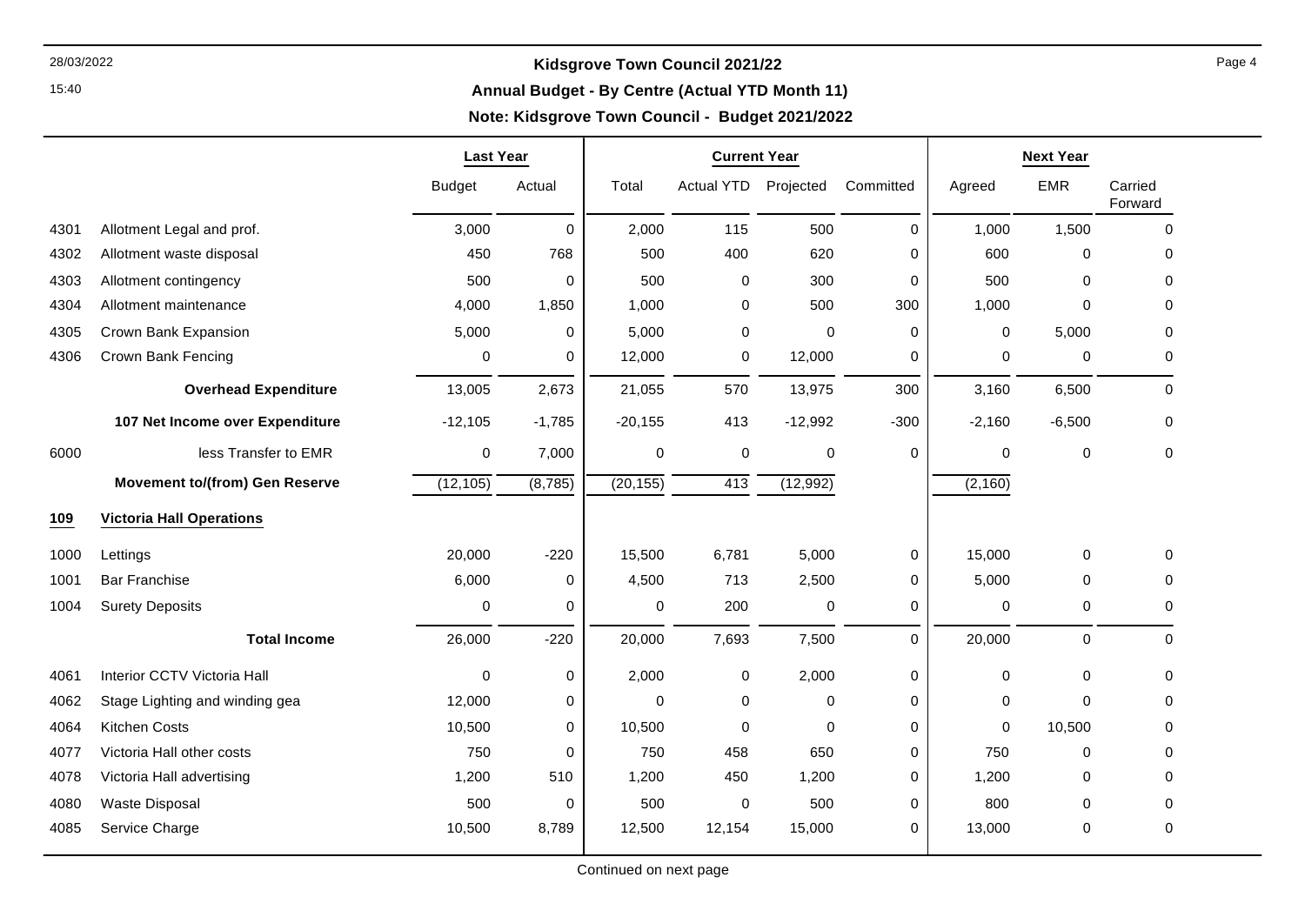**Annual Budget - By Centre (Actual YTD Month 11)**

**Note: Kidsgrove Town Council - Budget 2021/2022**

|      |                                       | <b>Last Year</b> |             |           | <b>Current Year</b> |             |             |           | <b>Next Year</b> |                    |  |
|------|---------------------------------------|------------------|-------------|-----------|---------------------|-------------|-------------|-----------|------------------|--------------------|--|
|      |                                       | <b>Budget</b>    | Actual      | Total     | <b>Actual YTD</b>   | Projected   | Committed   | Agreed    | <b>EMR</b>       | Carried<br>Forward |  |
| 4086 | Vic Hall Interior Xmas Decs           | 200              | $\Omega$    | 200       | 166                 | 166         | $\Omega$    | 250       | $\Omega$         | $\Omega$           |  |
| 4090 | Victoria Hall - Repais/Maint          | 9,000            | 18,766      | 12,000    | 8,293               | 12,500      | 2,800       | 5,000     | 0                | $\mathbf 0$        |  |
| 4091 | Victoria Hall Legal Expenses          | 2,000            | 500         | 3.000     | 1,898               | 3,000       | $\mathbf 0$ | 1,000     | 0                | $\Omega$           |  |
| 4092 | Health and Safety                     | 500              | 474         | 1,000     | 1,988               | 2,000       | 300         | 2,000     | 0                | 0                  |  |
| 4093 | <b>External contractor Security</b>   | 2,500            | $\Omega$    | 1,000     | 250                 | 500         | $\mathbf 0$ | 2.000     | $\Omega$         | $\Omega$           |  |
| 4094 | <b>External Contractor cleaning</b>   | 5,000            | 2,511       | 3,000     | 3,474               | 4,000       | 0           | 6,000     | 0                | 0                  |  |
|      | <b>Overhead Expenditure</b>           | 54,650           | 31,549      | 47,650    | 29,132              | 41,516      | 3,100       | 32,000    | 10,500           | $\mathbf 0$        |  |
|      | 109 Net Income over Expenditure       | $-28,650$        | $-31,769$   | $-27,650$ | $-21,439$           | $-34,016$   | $-3,100$    | $-12,000$ | $-10,500$        | 0                  |  |
| 6000 | less Transfer to EMR                  | 0                | 12,000      | 0         | $\mathbf 0$         | $\mathbf 0$ | $\mathbf 0$ | $\Omega$  | 0                | $\mathbf 0$        |  |
|      | <b>Movement to/(from) Gen Reserve</b> | (28, 650)        | (43, 769)   | (27, 650) | (21, 439)           | (34, 016)   |             | (12,000)  |                  |                    |  |
| 110  | <b>Ranger Service</b>                 |                  |             |           |                     |             |             |           |                  |                    |  |
| 4100 | Ranger Service contract               | 37,500           | 36,500      | 37,000    | 28,500              | 38,000      | $\mathbf 0$ | 39,500    | $\Omega$         | $\Omega$           |  |
| 4101 | Ranger Service Training               | 300              | $\pmb{0}$   | 300       | $\mathbf 0$         | 300         | $\mathbf 0$ | 300       | 0                | 0                  |  |
| 4102 | Ranger Other Costs                    | 500              | 15          | 500       | 718                 | 750         | $\Omega$    | 750       | 0                | 0                  |  |
|      | <b>Overhead Expenditure</b>           | 38,300           | 36,515      | 37,800    | 29,218              | 39,050      | $\Omega$    | 40,550    | $\mathbf 0$      | 0                  |  |
|      | <b>Movement to/(from) Gen Reserve</b> | (38, 300)        | (36, 515)   | (37,800)  | (29, 218)           | (39,050)    |             | (40, 550) |                  |                    |  |
| 111  | <b>Civic Costs</b>                    |                  |             |           |                     |             |             |           |                  |                    |  |
| 4041 | Civic Regalia                         | 750              | $\mathbf 0$ | 750       | $\mathbf 0$         | 750         | 174         | 750       | $\mathbf 0$      | $\mathbf 0$        |  |
| 4042 | Mayors Allowance                      | 1,000            | 1,000       | 1,000     | 1,000               | 1,000       | 0           | 1,000     | $\Omega$         | $\Omega$           |  |
| 4043 | Deputy Mayors Allowance               | 250              | $\mathbf 0$ | 250       | $\mathbf 0$         | $\mathbf 0$ | $\mathbf 0$ | 250       | 0                | $\mathbf 0$        |  |
| 4045 | <b>Mayors Function Funds</b>          | 500              | $\Omega$    | 750       | 0                   | 250         | $\Omega$    | 750       | $\Omega$         | $\Omega$           |  |

15:40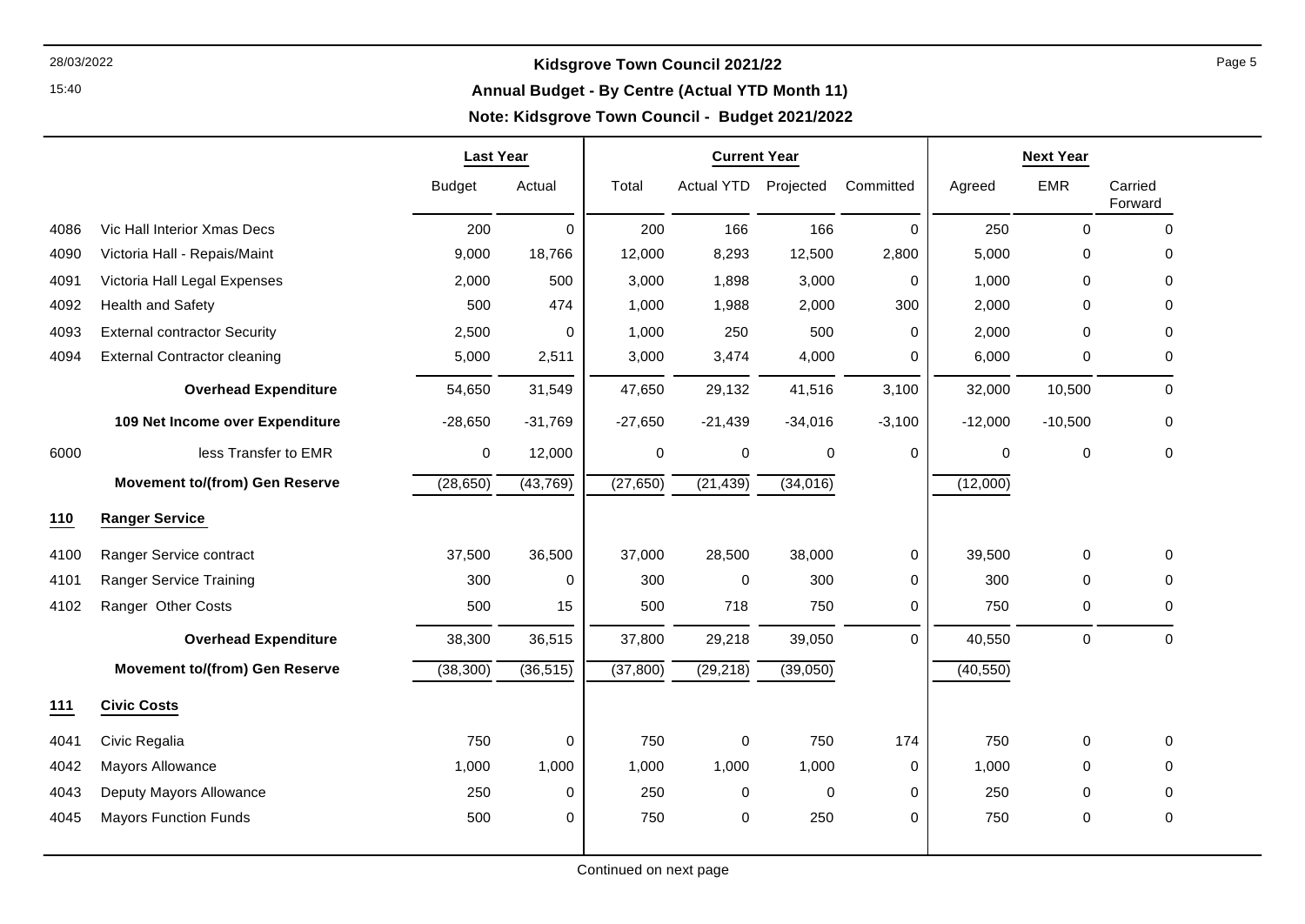**Annual Budget - By Centre (Actual YTD Month 11)**

**Note: Kidsgrove Town Council - Budget 2021/2022**

|      |                                       | <b>Last Year</b> |             |             | <b>Current Year</b> |             |             |             | <b>Next Year</b> |                    |  |  |
|------|---------------------------------------|------------------|-------------|-------------|---------------------|-------------|-------------|-------------|------------------|--------------------|--|--|
|      |                                       | <b>Budget</b>    | Actual      | Total       | Actual YTD          | Projected   | Committed   | Agreed      | <b>EMR</b>       | Carried<br>Forward |  |  |
| 4046 | <b>Town Crier</b>                     | 250              | 250         | 250         | $\mathbf 0$         | $\mathbf 0$ | $\mathbf 0$ | 250         | $\mathbf 0$      | $\mathbf 0$        |  |  |
| 4048 | Money paid to Mayor's Charity         | 0                | 0           | $\mathbf 0$ | $\mathbf 0$         | $\mathbf 0$ | $\Omega$    | 500         | 0                | 0                  |  |  |
|      | <b>Overhead Expenditure</b>           | 2,750            | 1,250       | 3,000       | 1,000               | 2,000       | 174         | 3,500       | $\mathbf 0$      | 0                  |  |  |
|      | <b>Movement to/(from) Gen Reserve</b> | (2,750)          | (1,250)     | (3,000)     | (1,000)             | (2,000)     |             | (3,500)     |                  |                    |  |  |
| 112  | <b>Grants and donations</b>           |                  |             |             |                     |             |             |             |                  |                    |  |  |
| 4200 | Grants awarded                        | 10,000           | 3,416       | 7,000       | 910                 | 1,500       | $\mathbf 0$ | 8,000       | $\mathbf 0$      | 0                  |  |  |
| 4201 | Donations (S137)                      | 500              | 200         | 5,500       | 600                 | 5,000       | 0           | $\Omega$    | $\Omega$         | 0                  |  |  |
| 4203 | Covid-19 Fund                         | 10,000           | 2,500       | $\mathbf 0$ | $\pmb{0}$           | 0           | $\mathbf 0$ | $\mathbf 0$ | 0                | 0                  |  |  |
| 4204 | Kids Sports Centre Grant              | 0                | 0           | 70,000      | 0                   | 0           | $\Omega$    | $\Omega$    | 0                | 0                  |  |  |
|      | <b>Overhead Expenditure</b>           | 20,500           | 6,116       | 82,500      | 1,510               | 6,500       | $\Omega$    | 8,000       | 0                | $\Omega$           |  |  |
| 6000 | less Transfer to EMR                  | 0                | 5,000       | 0           | $\mathbf 0$         | 0           | $\Omega$    | $\mathbf 0$ | $\mathbf 0$      | 0                  |  |  |
|      | <b>Movement to/(from) Gen Reserve</b> | (20, 500)        | (11, 116)   | (82, 500)   | (1,510)             | (6,500)     |             | (8,000)     |                  |                    |  |  |
| 114  | <b>Events</b>                         |                  |             |             |                     |             |             |             |                  |                    |  |  |
| 1998 | Party in the Park Income              | 0                | 0           | 500         | 0                   | 0           | 0           | 500         | $\mathbf 0$      | 0                  |  |  |
| 1999 | Event Income                          | 500              | $\mathbf 0$ | 500         | 316                 | 500         | 0           | 500         | $\mathbf 0$      | 0                  |  |  |
|      | <b>Total Income</b>                   | 500              | $\Omega$    | 1,000       | 316                 | 500         | $\Omega$    | 1,000       | $\mathbf 0$      | 0                  |  |  |
| 4070 | <b>Community Pantomime</b>            | 1,000            | 0           | 1,000       | 995                 | 1,000       | 0           | 1,000       | $\Omega$         | 0                  |  |  |
| 4071 | Queens platinum jubliee               | $\pmb{0}$        | $\mathbf 0$ | 2,500       | $\mathbf 0$         | 500         | 0           | $\mathbf 0$ | 2,000            | 0                  |  |  |
| 4098 | Reels on Wheels                       | 1,000            | 0           | 500         | 0                   | 0           | $\Omega$    | $\mathbf 0$ | $\Omega$         | 0                  |  |  |
| 4099 | Other Event costs                     | 1,500            | 0           | 1,500       | 750                 | 1,500       | 0           | $\mathbf 0$ | 1,500            | 0                  |  |  |
| 4602 | Party in the Park Costs               | 1,300            | 0           | 0           | $\mathbf 0$         | $\pmb{0}$   | $\mathbf 0$ | 1,300       | $\mathbf 0$      | 0                  |  |  |

15:40

Continued on next page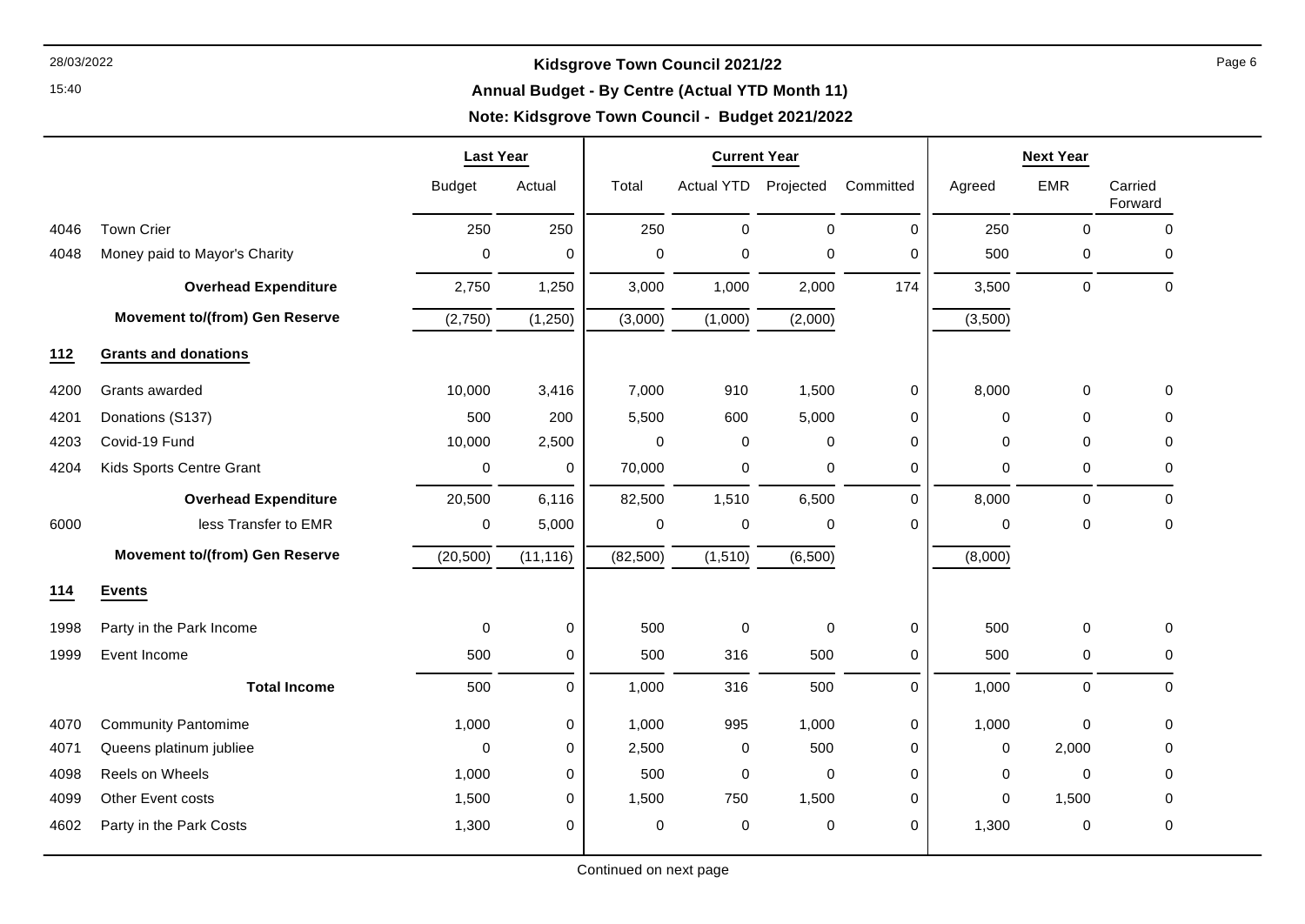15:40

# 28/03/2022 **Kidsgrove Town Council 2021/22**

**Annual Budget - By Centre (Actual YTD Month 11)**

**Note: Kidsgrove Town Council - Budget 2021/2022**

⊤

|      |                                       | <b>Last Year</b> |             | <b>Current Year</b> |                   |             | <b>Next Year</b> |             |             |                    |
|------|---------------------------------------|------------------|-------------|---------------------|-------------------|-------------|------------------|-------------|-------------|--------------------|
|      |                                       | <b>Budget</b>    | Actual      | Total               | <b>Actual YTD</b> | Projected   | Committed        | Agreed      | <b>EMR</b>  | Carried<br>Forward |
|      | <b>Overhead Expenditure</b>           | 4,800            | $\Omega$    | 5,500               | 1,745             | 3,000       | $\Omega$         | 2,300       | 3,500       | $\mathbf 0$        |
|      | 114 Net Income over Expenditure       | $-4,300$         | $\mathbf 0$ | $-4,500$            | $-1,429$          | $-2,500$    | $\mathbf 0$      | $-1,300$    | $-3,500$    | 0                  |
| 6000 | less Transfer to EMR                  | 0                | 3,000       | 0                   | 0                 | 0           | 0                | $\mathbf 0$ | $\mathbf 0$ | 0                  |
|      | <b>Movement to/(from) Gen Reserve</b> | (4,300)          | (3,000)     | (4,500)             | (1, 429)          | (2,500)     |                  | (1,300)     |             |                    |
| 115  | <b>Health and Wellbeing</b>           |                  |             |                     |                   |             |                  |             |             |                    |
| 4401 | Dementia Friendly Kidsgrove           | 1,500            | $\mathbf 0$ | 1,500               | 0                 | $\Omega$    | 0                | $\mathbf 0$ | 1,500       | 0                  |
| 4402 | Defibrillator project                 | 5,000            | 930         | 4,000               | 0                 | 4,000       | 0                | 3,000       | 0           | 0                  |
|      | <b>Overhead Expenditure</b>           | 6,500            | 930         | 5,500               | 0                 | 4,000       | $\Omega$         | 3,000       | 1,500       | $\mathbf 0$        |
| 6000 | less Transfer to EMR                  | 0                | 5,500       | $\pmb{0}$           | $\pmb{0}$         | $\pmb{0}$   | $\mathbf 0$      | $\mathbf 0$ | $\pmb{0}$   | $\mathbf 0$        |
|      | <b>Movement to/(from) Gen Reserve</b> | (6, 500)         | (6, 430)    | (5,500)             | $\mathsf 0$       | (4,000)     |                  | (3,000)     |             |                    |
| 116  | <b>Highways and Highways Safety</b>   |                  |             |                     |                   |             |                  |             |             |                    |
| 4500 | Other Highways and highways Sa        | 4,000            | 600         | 1,000               | $\pmb{0}$         | 1,000       | 0                | 1,000       | 0           | 0                  |
| 4501 | <b>Community Speed Watch Report</b>   | 5,500            | $\pmb{0}$   | 5,000               | 0                 | 1,000       | 430              | $\mathbf 0$ | 0           | 0                  |
| 4502 | SID provision                         | 10,250           | $\mathbf 0$ | 10,000              | 0                 | 10,000      | 0                | 10,000      | $\Omega$    | $\mathbf 0$        |
| 4503 | Noticeboard Improvements              | 5,000            | 0           | 6,000               | $\mathbf 0$       | 1,500       | 1,200            | $\mathbf 0$ | 4,500       | $\mathbf 0$        |
| 4504 | CCTV provision                        | 15,000           | $\mathbf 0$ | 25,000              | 990               | 15,000      | 0                | 10,000      | 10,000      | 0                  |
| 4505 | Planning and mapping software         | 1,000            | 720         | 750                 | 720               | 750         | 0                | 0           | $\pmb{0}$   | 0                  |
| 4506 | Town mapping and signage              | 0                | $\mathbf 0$ | 1,000               | 0                 | $\mathbf 0$ | 0                | $\Omega$    | 0           | $\mathbf 0$        |
| 4507 | <b>Grit Bin Provision</b>             | 0                | $\mathbf 0$ | 2,000               | 0                 | 2,000       | 0                | 1,000       | 0           | 0                  |
| 4508 | Bus shelter provision                 | 0                | $\mathbf 0$ | 5,000               | 0                 | 5,000       | 0                | $\mathbf 0$ | 0           | 0                  |
|      | <b>Overhead Expenditure</b>           | 40,750           | 1,320       | 55,750              | 1,710             | 36,250      | 1,630            | 22,000      | 14,500      | $\pmb{0}$          |